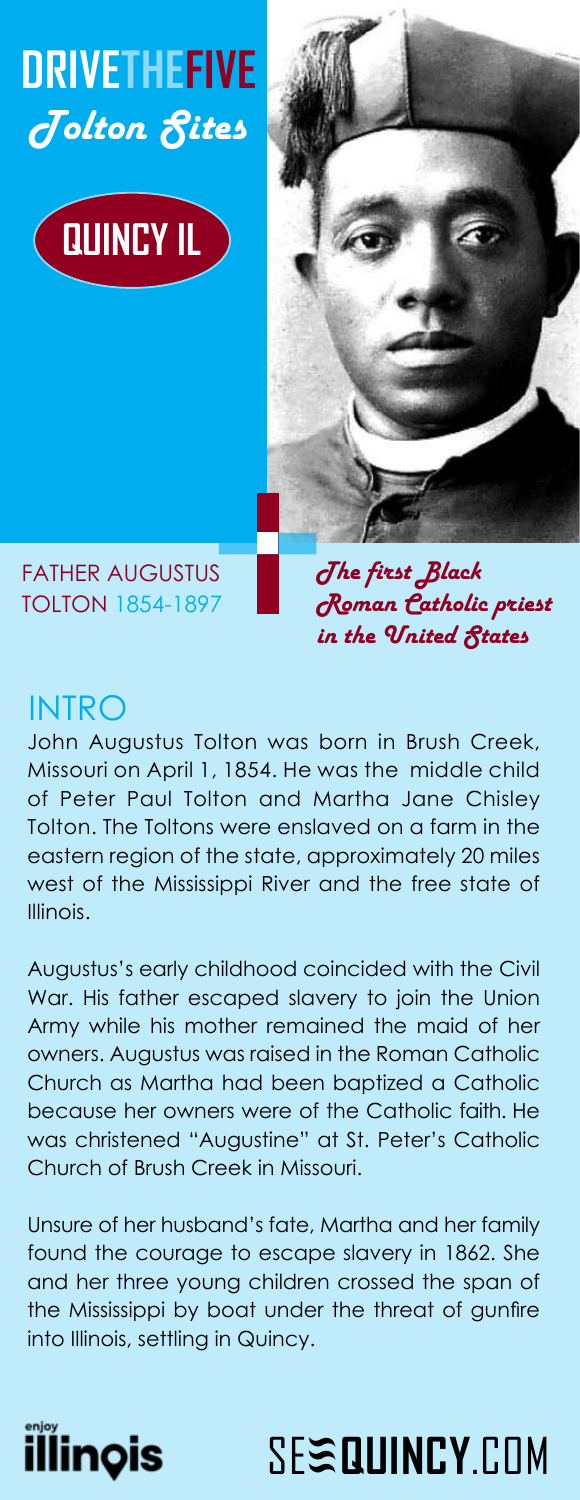## $\bm{f}$ ollow  $\bm{f}$ ather  $\bm{f}$ olton's Quincy  $\bm{\mathcal{S}}$ teps 1862-1872



Upon arrival in Quincy, 9-year old Augustus attended St. Boniface School intermittently while working at Harris Tobacco Factory. His family attended the 2,000-member church which was predominantly German. Young Gus learned the German language from attending the church before being forced to leave school due to prejudice.

The Toltons transferred to St. Peter Church, where Fr. Peter McGirr welcomed them and took steps to ensure that Augustus would flourish in his parish school. The tenacious learner studied at St. Peter for the next several years for 3-4 months at a time, working the remainder of each year at the tobacco factory.

At the age of 16, Augustus received his First Communion at the Church of St. Peter in Quincy on the Feast of Corpus Christi. He graduated from St. Peter at the age of 18.

# 1873-1886

Despite McGirr's support, Augustus was rejected by every American seminary to which he applied. Several Quincy priests outlined a study plan for him and in 1878 St. Francis Solanus College (now Quincy University) enrolled Augustus. Upon graduation he attended the Pontifical Urbaniana University in Rome, where he became fluent in the Italian language as well as studying Latin and Greek. He was ordained at St. John Lateran Basilica.

# 1886-1897

Augustus returned to Quincy as the first Black priest in the United States in 1886. Some 1,500 people greeted him upon his return. He was beloved by his following, renowned for his singing and the power of his sermons. Father Tolton celebrated his first Solemn High Mass in the community at St. Boniface in that same year and became Pastor of St. Joseph Church in Quincy. After three years of overseeing the church and school, Fr. Tolton was reassigned to Chicago due to extreme opposition from a new priest at St. Boniface.

At the age of 43, Augustus collapsed and died the following day at Mercy Hospital in Chicago as a result of the 1897 heat wave. After a funeral which included 100 priests, Augustus Tolton was buried in the priests' lot in St. Peter Cemetery in Quincy, which had been his expressed wish.

#### MORE TO EXPLORE >